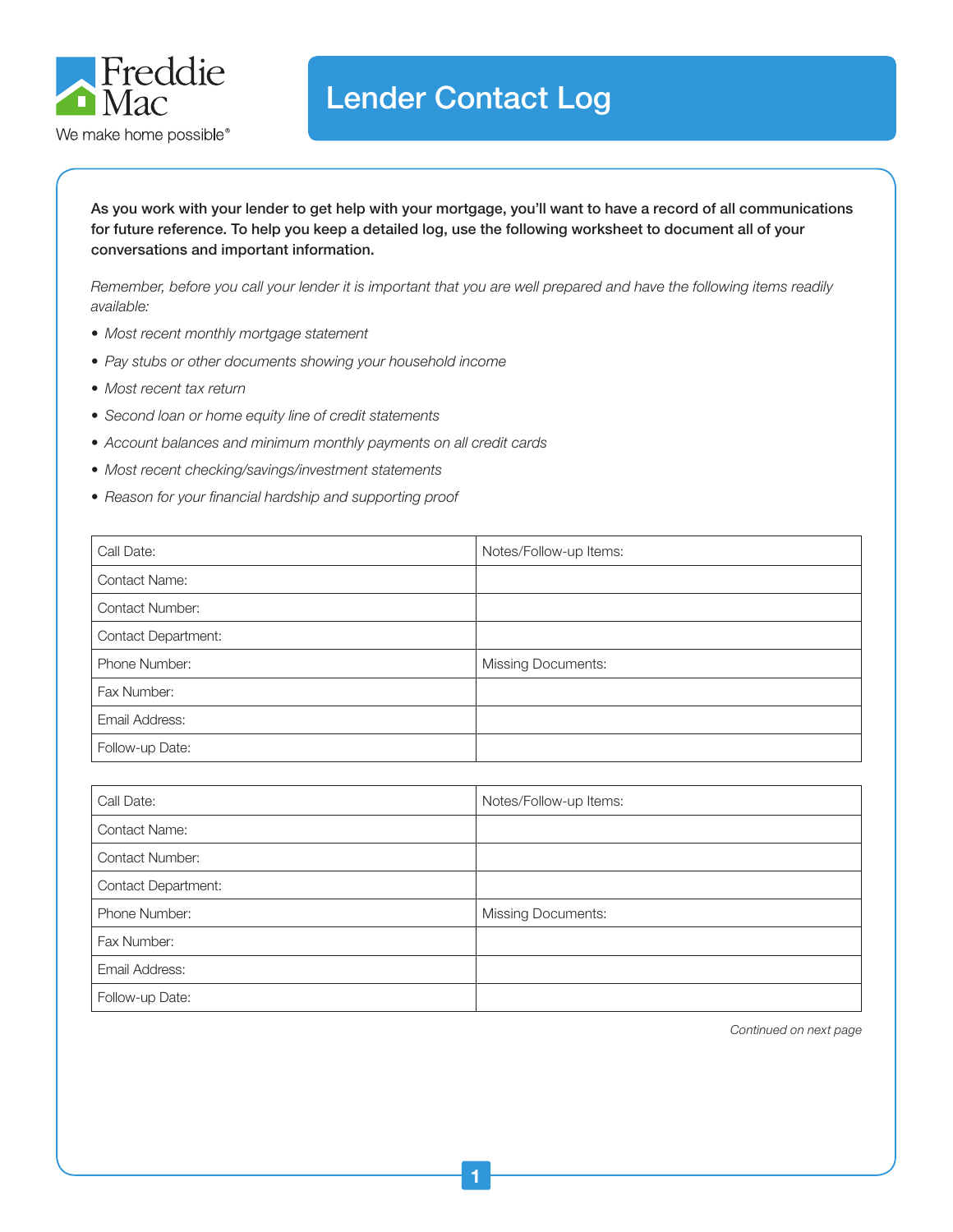## Freddie Mac<sup>®</sup>

# **Lender Contact Log**

| Call Date:                 | Notes/Follow-up Items:    |
|----------------------------|---------------------------|
| <b>Contact Name:</b>       |                           |
| <b>Contact Number:</b>     |                           |
| <b>Contact Department:</b> |                           |
| Phone Number:              | <b>Missing Documents:</b> |
| Fax Number:                |                           |
| Email Address:             |                           |
| Follow-up Date:            |                           |

| Call Date:                 | Notes/Follow-up Items:    |
|----------------------------|---------------------------|
| <b>Contact Name:</b>       |                           |
| <b>Contact Number:</b>     |                           |
| <b>Contact Department:</b> |                           |
| Phone Number:              | <b>Missing Documents:</b> |
| Fax Number:                |                           |
| Email Address:             |                           |
| Follow-up Date:            |                           |

| Call Date:                 | Notes/Follow-up Items:    |
|----------------------------|---------------------------|
| <b>Contact Name:</b>       |                           |
| <b>Contact Number:</b>     |                           |
| <b>Contact Department:</b> |                           |
| Phone Number:              | <b>Missing Documents:</b> |
| Fax Number:                |                           |
| Email Address:             |                           |
| Follow-up Date:            |                           |

| Call Date:                 | Notes/Follow-up Items:    |
|----------------------------|---------------------------|
| <b>Contact Name:</b>       |                           |
| <b>Contact Number:</b>     |                           |
| <b>Contact Department:</b> |                           |
| Phone Number:              | <b>Missing Documents:</b> |
| Fax Number:                |                           |
| Email Address:             |                           |
| Follow-up Date:            |                           |